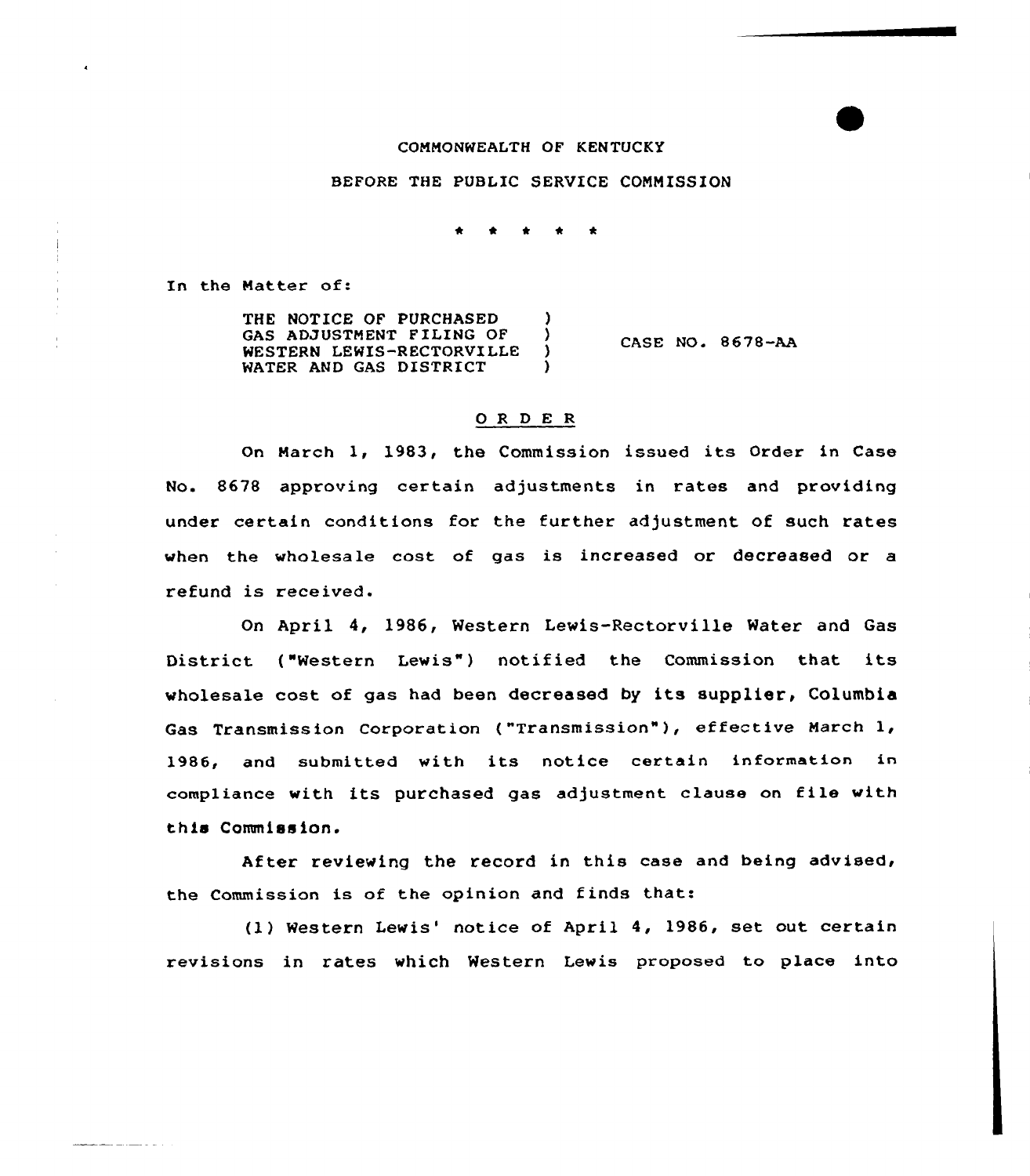effect, said rates being designed to pass on the wholesale decrease in price from its supplier in the amount of \$1,617 or 2.75 cents per Mcf.

(2) Transmission filed revised rates with the Federal Energy Regulatory Commission ("FERC") to be effective March 1, 1986.

(3) Western Lewis should file with this Commission excess revenues collected from March 1, 1986, to the date the proposed rates are implemented, along with a refund plan.

(4) Western Lewis' adjustments in rates under the purchased gas adjustment provisions approved by the Commission in its Order in Case No. 8678, dated March 1, 1983, are fair, just and reasonable and in the public interest and should be effective with gas supplied on and after March 1, 1986.

IT IS THEREFORE ORDERED that:

(1) The rates in the Appendix to this Order be and they hereby are authorized effective with gas supplied on and after March 1, 1986.

(2) Within 30 days of the date of this Order Western Lewis shall file with this Commission its revised tariffs setting out the rates authorized herein.

(3) Within 30 days of the date of this Order Western Lewis shall file its excess revenues and refund plan.

 $-2-$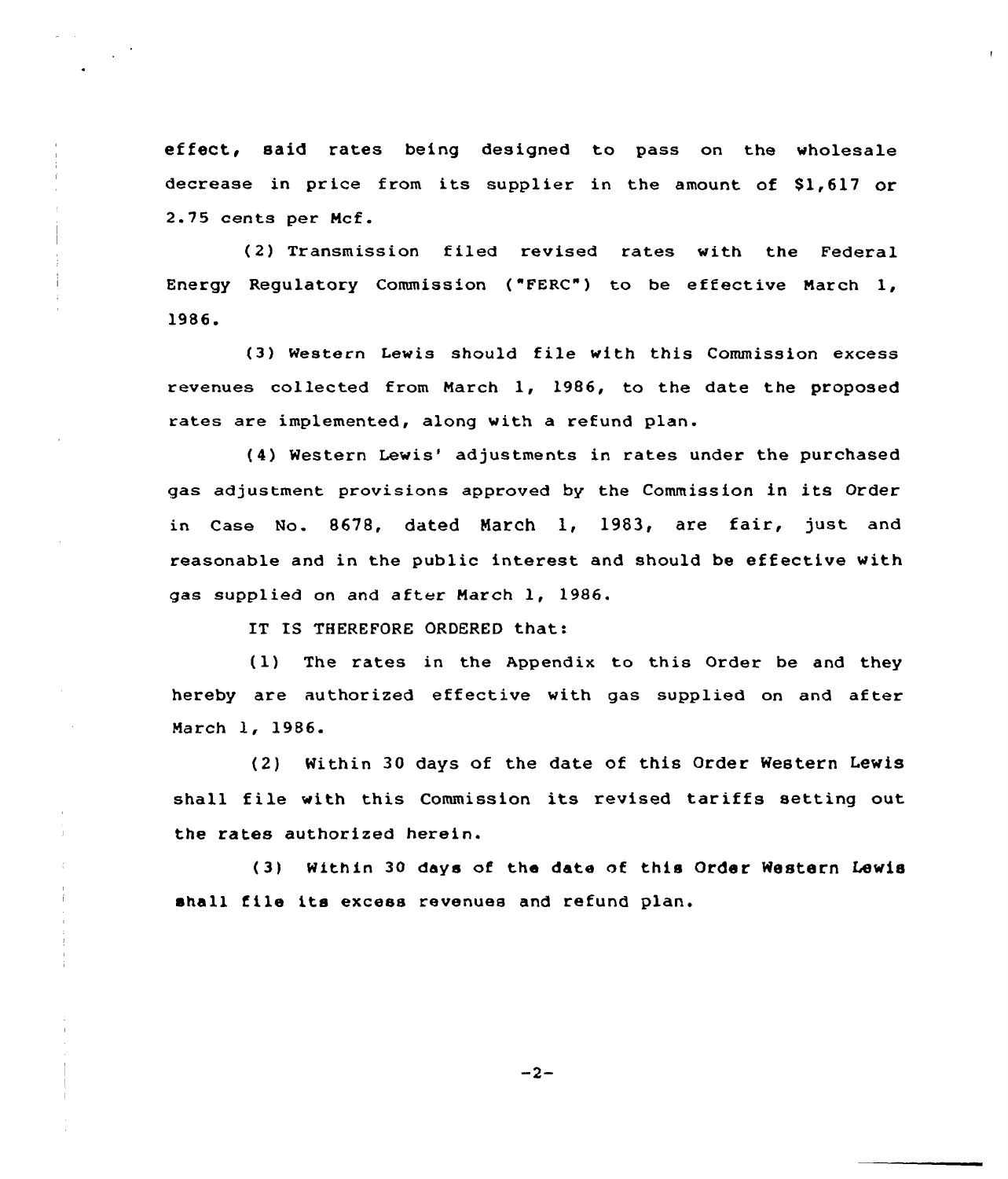Done at Frankfort, Kentucky, this 17th day of Apri1, 1986.

PUBLIC SERUICE CONNISS ION

find D. Idemand 'Chairman  $\mathbf{A}$ Vice Chairman ) / Williams J hmissioner

ATTEST:

**Secretary**